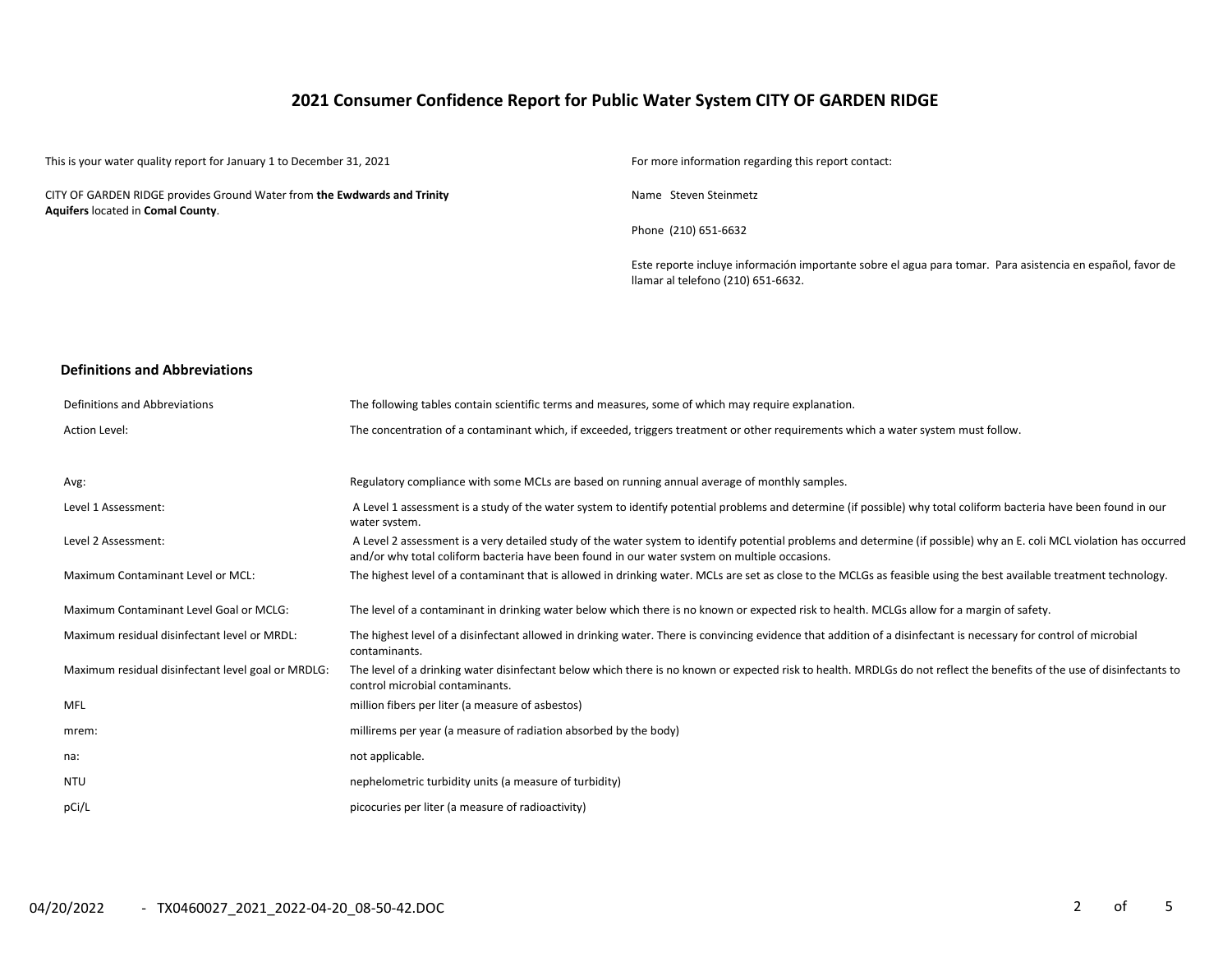### **Definitions and Abbreviations**

| ppb:                       | micrograms per liter or parts per billion                                           |
|----------------------------|-------------------------------------------------------------------------------------|
| ppm:                       | milligrams per liter or parts per million                                           |
| ppq                        | parts per quadrillion, or picograms per liter (pg/L)                                |
| ppt                        | parts per trillion, or nanograms per liter (ng/L)                                   |
| Treatment Technique or TT: | A required process intended to reduce the level of a contaminant in drinking water. |

# **Information about your Drinking Water**

The sources of drinking water (both tap water and bottled water) include rivers, lakes, streams, ponds, reservoirs, springs, and wells. As water travels over the surface of the land or through the ground, it dissolves naturally-occurring minerals and, in some cases, radioactive material, and can pick up substances resulting from the presence of animals or from human activity.

Drinking water, including bottled water, may reasonably be expected to contain at least small amounts of some contaminants. The presence of contaminants does not necessarily indicate that water poses a health risk. More information about contaminants and potential health effects can be obtained by calling the EPAs Safe Drinking Water Hotline at (800) 426-4791.

Contaminants that may be present in source water include:

- Microbial contaminants, such as viruses and bacteria, which may come from sewage treatment plants, septic systems, agricultural livestock operations, and wildlife.

- Inorganic contaminants, such as salts and metals, which can be naturally-occurring or result from urban storm water runoff, industrial or domestic wastewater discharges, oil and gas production, mining, or farming.

- Pesticides and herbicides, which may come from a variety of sources such as agriculture, urban storm water runoff, and residential uses.

- Organic chemical contaminants, including synthetic and volatile organic chemicals, which are by-products of industrial processes and petroleum production, and can also come from gas stations, urban storm water runoff, and septic systems.

- Radioactive contaminants, which can be naturally-occurring or be the result of oil and gas production and mining activities.

In order to ensure that tap water is safe to drink, EPA prescribes regulations which limit the amount of certain contaminants in water provided by public water systems. FDA regulations establish limits for contaminants in bottled water which must provide the same protection for public health.

Contaminants may be found in drinking water that may cause taste, color, or odor problems. These types of problems are not necessarily causes for health concerns. For more information on taste, odor, or color of drinking water, please contact the system's business office.

You may be more vulnerable than the general population to certain microbial contaminants, such as Cryptosporidium, in drinking water. Infants, some elderly, or immunocompromised persons such as those undergoing chemotherapy for cancer; persons who have undergone organ transplants; those who are undergoing treatment with steroids; and people with HIV/AIDS or other immune system disorders, can be particularly at risk from infections. You should seek advice about drinking water from your physician or health care providers. Additional guidelines on appropriate means to lessen the risk of infection by Cryptosporidium are available from the Safe Drinking Water Hotline (800-426-4791).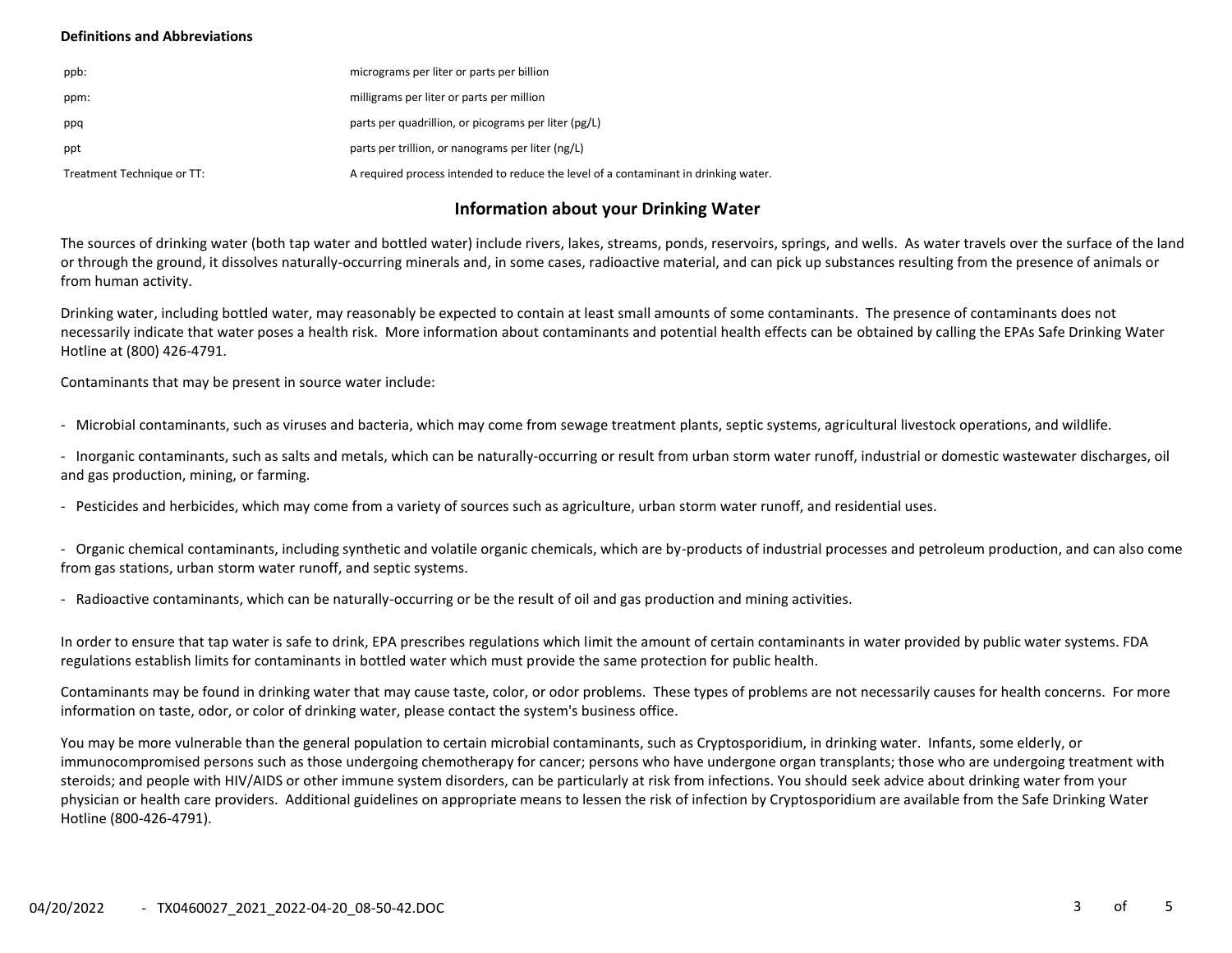If present, elevated levels of lead can cause serious health problems, especially for pregnant women and young children. Lead in drinking water is primarily from materials and components associated with service lines and home plumbing. We are responsible for providing high quality drinking water, but we cannot control the variety of materials used in plumbing components. When your water has been sitting for several hours, you can minimize the potential for lead exposure by flushing your tap for 30 seconds to 2 minutes before using water for drinking or cooking. If you are concerned about lead in your water, you may wish to have your water tested. Information on lead in drinking water, testing methods, and steps you can take to minimize exposure is available from the Safe Drinking Water Hotline or at http://www.epa.gov/safewater/lead.

#### **Information about Source Water**

TCEQ completed an assessment of your source water, and results indicate that some of our sources are susceptible to certain contaminants. The sampling requirements for your water system is based on this susceptibility and previous sample data. Any detections of these contaminants will be found in this Consumer Confidence Report. For more information on source water assessments and protection efforts at our system contact **City of Garden Ridge at (210) 651-6632**

| Lead and Copper | Date Sampled | <b>MCLG</b> | <b>Action Level (AL)</b> | 90th Percentile | # Sites Over AL | <b>Units</b> | <b>Violation</b> | <b>Likely Source of Contamination</b>                                                                               |
|-----------------|--------------|-------------|--------------------------|-----------------|-----------------|--------------|------------------|---------------------------------------------------------------------------------------------------------------------|
| Copper          | 08/20/2019   | 1.3         | 1.3                      | 0.253           |                 | ppm          |                  | Erosion of natural deposits; Leaching from wood<br>preservatives; Corrosion of household plumbing<br><b>Cyctame</b> |
| Lead            | 08/20/2019   |             |                          | 3.9             |                 | ppb          |                  | Corrosion of household plumbing systems;<br>Erosion of natural deposits.                                            |

# **2021 Water Quality Test Results**

| Disinfection By-Products | <b>Collection Date</b> | <b>Highest Level</b><br><b>Detected</b> | <b>Range of Individual</b><br><b>Samples</b> | <b>MCLG</b>              | <b>MCL</b> | <b>Units</b> | <b>Violation</b> | Likely Source of Contamination             |
|--------------------------|------------------------|-----------------------------------------|----------------------------------------------|--------------------------|------------|--------------|------------------|--------------------------------------------|
| Haloacetic Acids (HAA5)  | 2021                   |                                         | 1 - 1                                        | No goal for the<br>total | 60         | ppb          |                  | By-product of drinking water disinfection. |

\*The value in the Highest Level or Average Detected column is the highest average of all HAA5 sample results collected at a location over a year